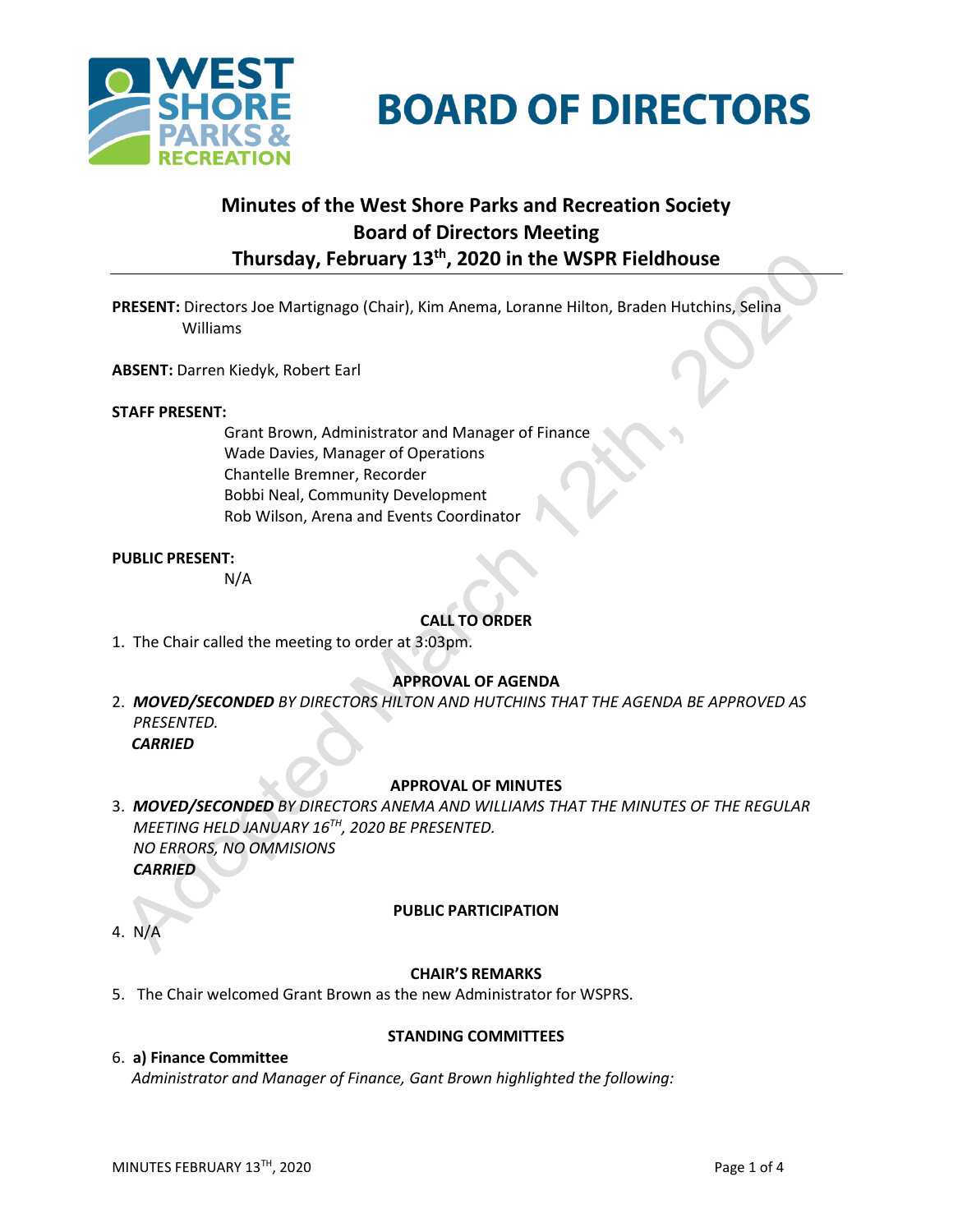- The Town of View Royal, District of Metchosin and the City of Langford have provided letters approving the 2020 WSPRS budget. Presentations are being completed at the City of Colwood and the District of Highlands next week.

## **b) Skatepark Report**

*Bobbi Neal, WSPR Community Development Programmer highlighted the following:*

- WSPRS, along with the Westshore Skatepark Coalition have made project presentations to all of the municipalities and have had positive feedback from all. It has been proposed that the skatepark project be added to the 2021 WSPRS capital budget.

*MOVED/SECONDED BY DIRECTORS ANEMA AND HILTON THAT THE SKATEPARK PROJECT BE ADDED TO THE 2021 WSPRS CAPITAL BUDGET. CARRIED*

## **OLD BUSINESS**

7. N/A

## **NEW BUSINESS**

## 8. **a) Future Meeting Planning**

- **CAO Advisory Meetings**
- **Mayors Meetings**

WSPRS staff were directed to coordinate individual meetings with the owners and with the CAOs on a quarterly basis.

## **b) Active Transportation Network Plan Grant Application**

*Manager of Operations, Wade Davies highlighted the following:*

- WSPRS patrons have requested a covered bike shelter. WSPRS staff have sourced out an Active Transportation Network Plan Grant that will cover 50% of the cost. The remaining 50% of the cost would be allocated from the Parks department operating budget. WSPRS staff would like the support of the Board of Directors to submit an application.

*MOVED/SECONDED BY DIRECTORS HUTCHINS AND WILLIAMS THAT WSPRS STAFF ARE TO SUBMIT AN APPLICATION FOR THE BC ACTIVE TRANSPORTATION NETWORKS PLAN FOR 50% FUNDING OF THE COVERED BIKE SHELTER PROJECT AND THAT THE REMAINING 50% OF THE PROJECT COST IS TO BE ALLOCATED FROM THE PARKS DEPARTMENT OPERATING BUDGET. CARRIED*

## **FOR INFORMATION**

## 9. **a) Administrator's Report**

*Administrator and Manager of Finance, Grant Brown highlighted the following:*

## **Administration/Human Resources**

Staff Day was held on Wednesday January  $27<sup>th</sup>$  and was attended by approximately 50 regular staff.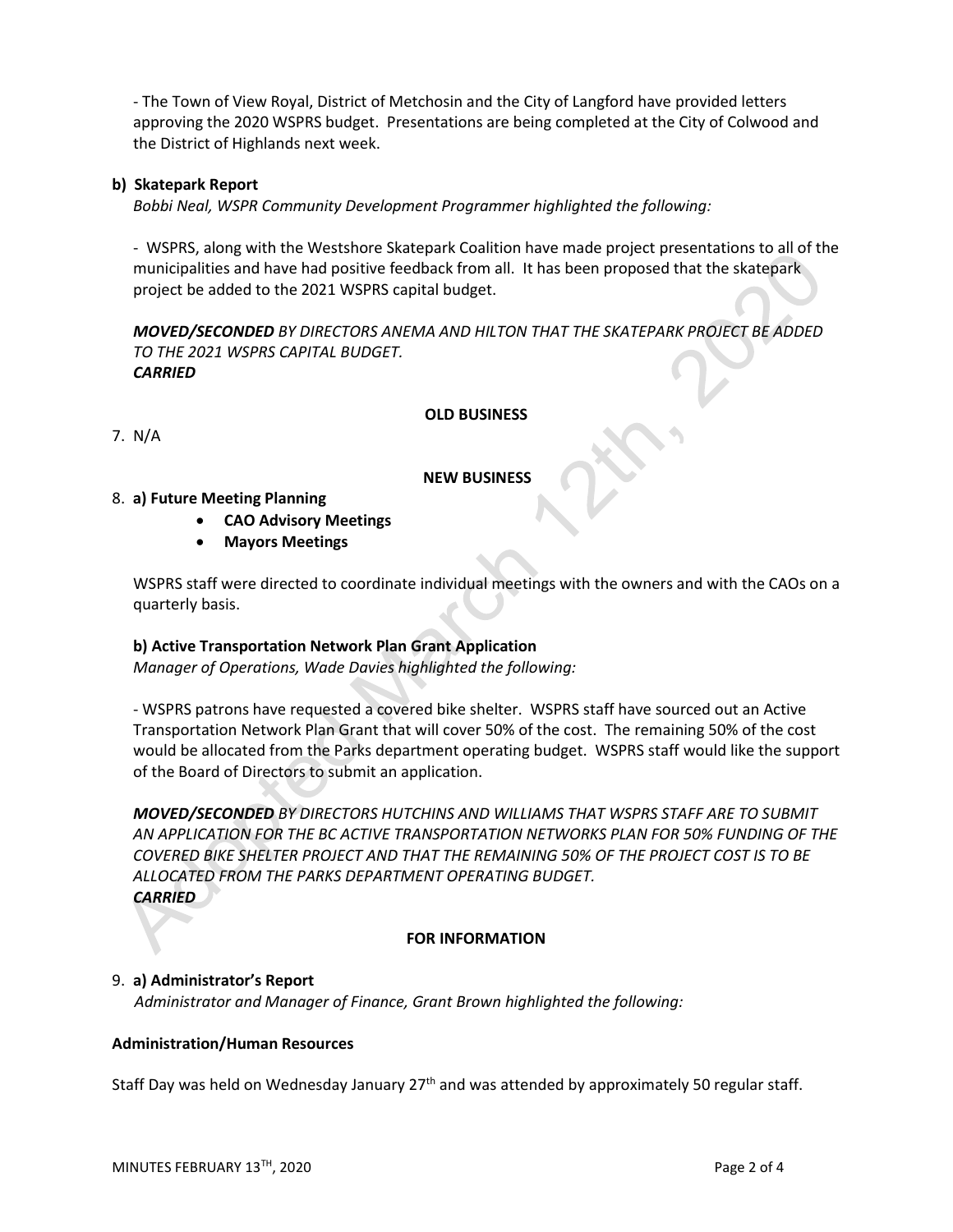The theme of the day was "The Future looks Bright". Various staff teams prepared a look at the past decades from the 1960s and onward and the evolution of the physical spaces and programs and services that have occurred on our site. The day included a motivational keynote speaker who spoke on change, with Sandy concluding with an overview of all the positive upgrades and additions coming to WSPR in the next 2 years. Other updates given were on the Board, progress on the governance agreements and the status of the 2020 budget.

The finance team has closed 2019 and has begun preparing the 2019 financial statements. The next few weeks will be a very busy time with the auditors onsite the week of March  $8^{\text{th}}$ .

Recruitment for the Manager of Finance position is underway. The posting is currently on a number of websites and closes on February 18<sup>th</sup> at noon. The recruitment for the Recreation Program Assistant closes on February 5<sup>th</sup> and postings for summer camp staff will be available shortly.

## **Operations**

The maintenance team had been monitoring a heating issue in the pool since its re-opening after the annual closure. The Operations Manager and Maintenance Supervisor investigated the seams of the new liner with the aid of scuba equipment and were able to locate a faulty seam, which was causing water loss. The installer was contacted and a technician was flown out the next day to repair the seam. The work was carried out without affect to operations, resulting in no more water loss and water temperatures being maintained. The technician will be onsite during the annual pool shutdown in December to fully weld the seam.

## **Programs**

After a very successful Grand Opening held on Friday, February 7<sup>th</sup>, the Indoor Sports Complex is now officially open! The initial feedback from all of the turf and sport court users has been great! Request for usage continues to come in daily as well staff are preparing the letter of use request for April through June. Basketball hoops and other sports equipment have been ordered and are expected to arrive later in the month. Currently there is 82.5 hours of weekly use between rentals and programs.

In December, WSPR submitted a grant for gender equity in recreational sport through CPRA's Community Grants Initiative 2019. The Girls Got Game program will address the issues facing girls such as inactivity, drop out and lack of confidence in sport and physical activity. We have been successful in receiving this grant from CPRA and have successfully secured \$5,443.48 in funding. The Girls Got Game! program will consist of two parts. The first part will be a 12 week program, each week focusing on a different sport. Guest coaches will teach the hard skills of that sport, while WSPR female staff will touch on some soft skills that they learn while playing that sport. The second part of the grant funding will be for a week of sport camps for girls only where again a new sport will be taught each day with the help of community coaches.

WSPR staff and the Westshore Skatepark Coalition have now presented a funding request to all municipal councils. These have been very successful and currently confirmed or in-principal contributions are totalling \$220,240. The Coalition and WSPR staff also met with the new Westshore Kiwanis group and a fundraising commitment of \$106,000 was agreed upon for the build. Along with the WSC/WSPR fundraising efforts to date (in the account) the overall total is \$329,753.